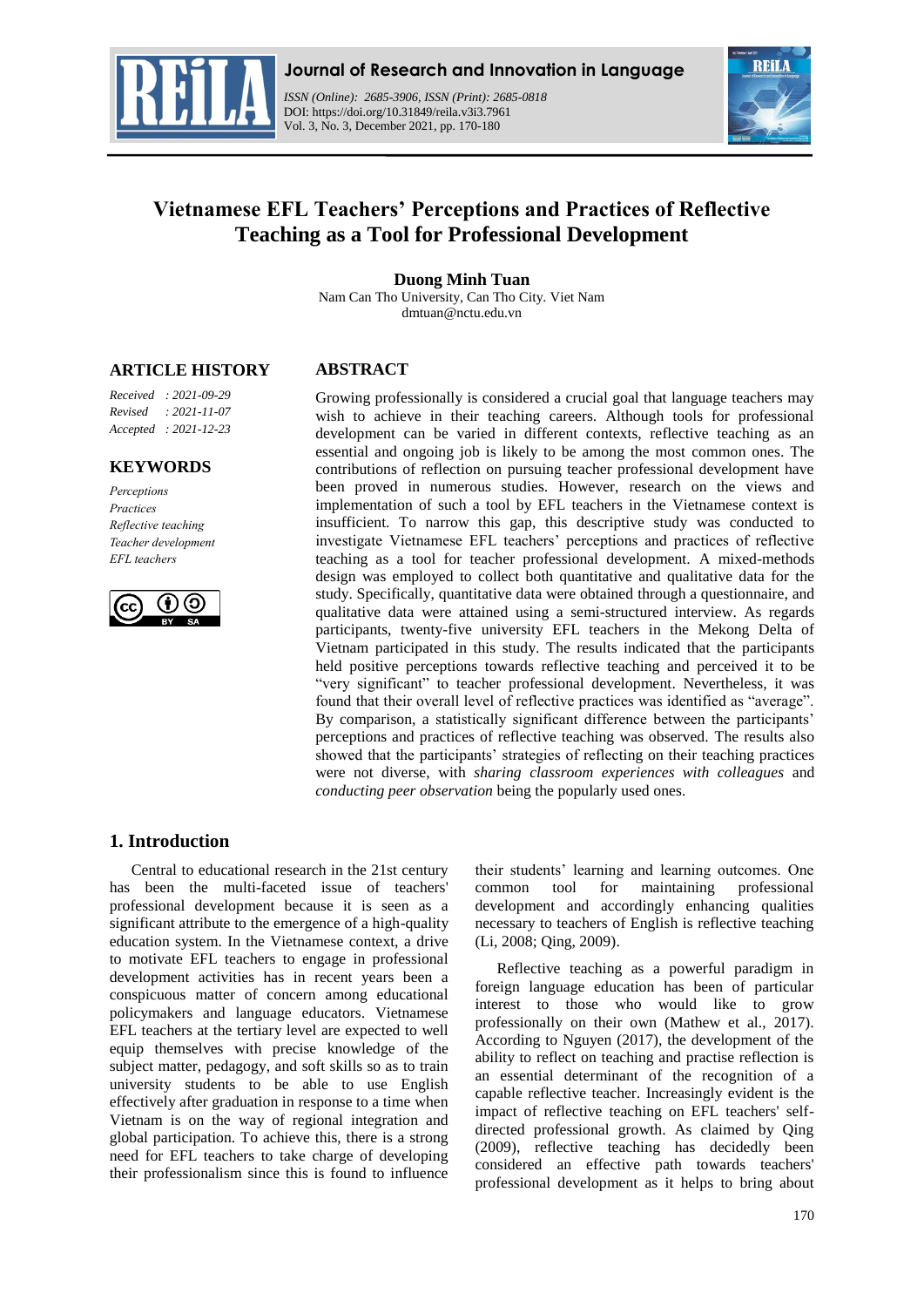positive changes in their teaching practices and thus in their careers. In addition, engaging in reflective practise can help teachers make pedagogical decisions that desirably benefit their students' learning outcomes (Rahimi & Weisi, 2018). In Vietnam, notwithstanding the widespread agreement on the significant role of reflective teaching, few studies have been conducted to investigate how it is perceived and practised by teachers of English, especially those working in higher education contexts.

As stated by Nguyen et al. (2015), reflection is deemed to be one of the essential elements in the standards for teachers, but it has yet to be fully explored and has been considered a novel concept in the context of Vietnam. Nguyen (2011)'s study revealed that surveyed teachers' reflection on their teaching practice was primarily driven by the technical dimension, also known as a less deep reflection level, in which much emphasis was placed on formal supervision and collegial support as significant strategies for reflective teaching. To contribute to bridging this gap, the present study is intended to first investigate the perceptions of Vietnamese EFL teachers towards reflective teaching and subsequently explore how they practise this tool to enhance their professionalism. In addition, to provide a fuller picture of the situation, the study also seeks to identify strategies that teachers use to conduct reflective teaching in their teaching contexts.

It is expected that results gained from this study would give an account of how reflective teaching is perceived and practised by Vietnamese EFL teachers, whereby further research-based evidence can be added to the existing body of knowledge concerning the nature of reflective teaching. Besides, this study is of the significance that it can provide educators and policymakers with relevant information for their decision-making in executing plans and strategies of teacher professional development.

# **2. Literature Review**

# **2.1 Definitions of Reflective Teaching**

Reflective teaching is originally coined by Dewey (1933), who refers to it as "an active, persistent and careful consideration of any belief or supposed form of knowledge in the light of grounds that support it and the conclusion to which it tends" (p.9). He claims that teachers have to be critical of their teaching practices to become effective practitioners. Pennington (1992) describes reflective teaching as "deliberating on experience, and that of mirroring experience" (p.47). She also proposes the idea of reflective orientation, which is advocated as a means of promoting the achievement of classroom goals and boosting both teachers' and learners' confidence and

self-motivation. Roberts (1998) simply defines reflective teaching as thoughtful practices; it is assumed to be nothing more than mindful teaching.

However, this conception is regarded as a weak version of the conception of the term. This is because, according to Wallace (1998), thinking more about teaching does not always lead to improvements in reality. Another definition of reflective teaching suggested by Qing (2009) shows that reflective teaching is a valuable means for teachers to collect and examine data about what they have done in the classroom, from which they can gain an understanding of their teaching practices and improve their teaching qualities. More recent is a somehow similar conception put forwards by Ferdowsi and Afghari (2015). In their study, they state that reflective teaching is a teaching approach that demands teachers to obtain information about their classroom practices and attend closely to their teaching behaviour and instructional strategies in critical ways. Farrell (2015) identifies reflective teaching as a three-level model which comprises descriptive reflection (focus of teacher skills), conceptual or comparative reflection (the rationale for practice), and critical reflection (examination of sociopolitical, moral, and ethical results of practice).

Of the three levels, critical reflection is considered by some scholars as the most important one, and as such, teachers are inclined to have a stronger desire to achieve this level in comparison with the others. Tabassi et al. (2020) view reflective teaching as teachers' critical reflection on their perception and performance of teaching so as to enhance the quality of their classroom practices. More generally, reflective teaching can be seen as "either an approach or a method for improving the quality and depth of student learning, where it focuses on practitioners and their practice, and it also allows teachers to value, utilise, and learn from experience" (Gupta, 2019, p.39).

In this research, reflective teaching is defined as a multi-faceted approach that requires teachers to continuously evaluate and adjust their teaching practices. To be specific, such an evaluation involves teachers in observing, understanding, and analysing different aspects of their teaching, which is followed by proper adjustments.

# **2.2 Components of Reflective Teaching**

Having attracted much attention for about a decade, six components of reflective teaching proposed by Akbari et al. (2010) are constituted as a valid and reliable model for elucidating teachers' reflective practices, as summarised in Table 2.1 below.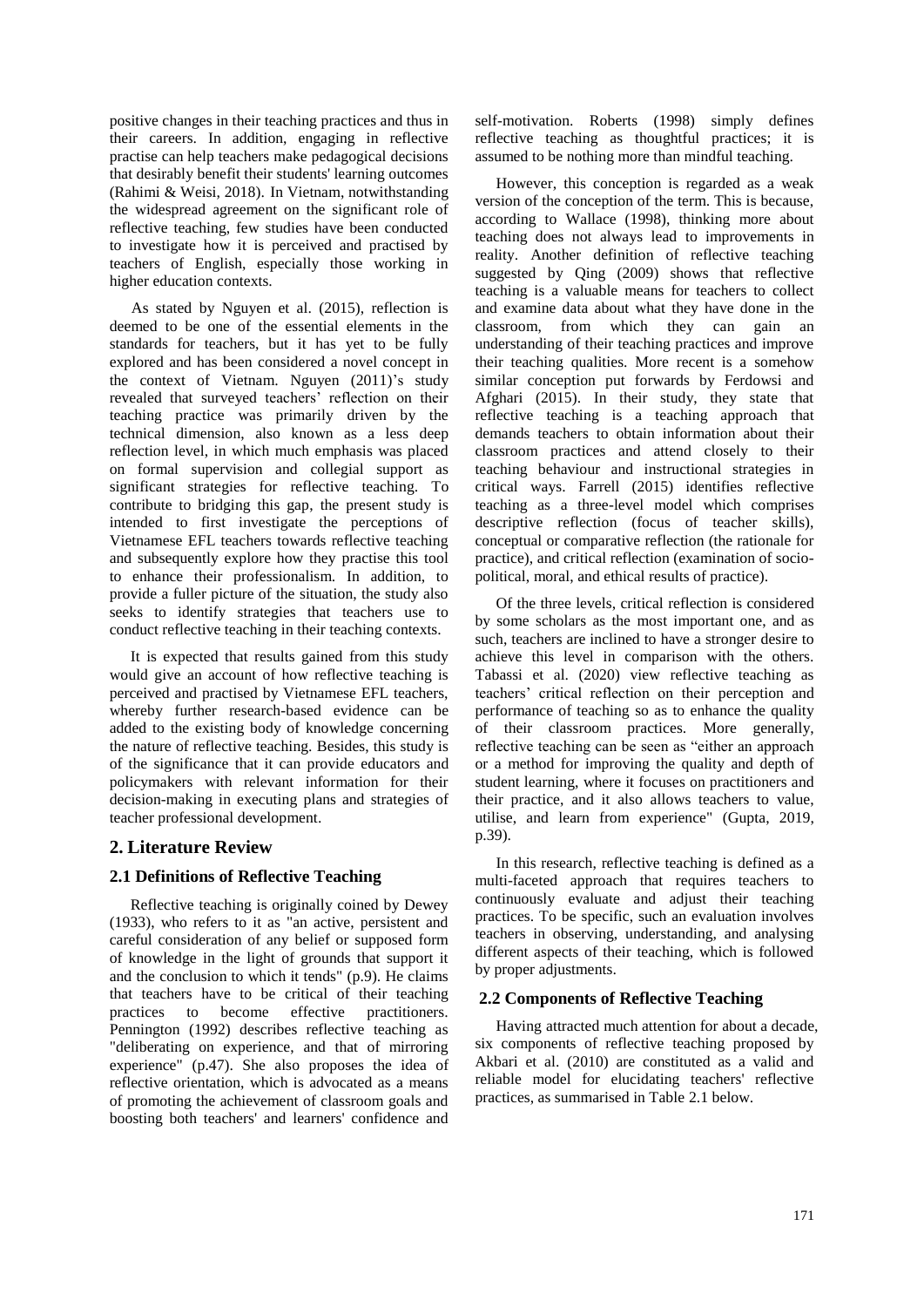| <b>Components</b> | <b>Description</b>                                                                                                                                                                |
|-------------------|-----------------------------------------------------------------------------------------------------------------------------------------------------------------------------------|
| Practical         | Implementing the actual practices of reflection using different tools, such as journal writing,<br>lesson reports, observation, group discussions, and surveys and questionnaires |
| Cognitive         | Developing professionally as teachers by conducting action research, engaging in                                                                                                  |
| Affective         | conferences and workshops, and reading literature relevant to their specialism                                                                                                    |
| Metacognitive     | Attempting to understand learners, especially their emotions and attitudes in behaving in<br>class                                                                                |
| Critical          | Focusing on teachers' personal beliefs and personalities, their definitions of teaching<br>practices, and their identity as teachers                                              |
| Moral             | Looking at teaching from socio-political perspectives<br>Emphasising moral issues concerning justice, empathy, and values                                                         |

**Table 2.1** Summary of six components of reflective teaching (Akbari et al., 2010)

The practical component deals with teachers' use of reflection tools and their actual practices of reflection. Various tools employed for the reflection purpose consist of journal writing, lesson reports, observation, group discussion, and surveys and questionnaires, to name but a few. Regarding the cognitive component, professional development needs are the focus of reflective practice. The need to grow professionally involves teachers conducting different cognitive activities, such as doing action research, attending conferences and workshops, and reading the professional literature. The affective component is concerned with teachers' attempts to reflect on their students, especially in regard to students' emotional behaviours and attitudes in the classroom. Another element emphasises the metacognitive aspect of reflection in which teachers reflect on their personal beliefs and personalities, their perceptions of teaching practices, and their identity as teachers. The critical component refers to the social-political aspects of pedagogy that address teachers' reflection on the political importance of their practice and introduction to such topics as race, gender, and social class. In relation to the moral component, reflection is performed around the notion of morality and on moral issues like justice, empathy, and values.

### **2.3 Strategies of Reflective Teaching**

To undertake reflective teaching effectively, it is necessary for teachers to triangulate and critically examine relevant information garnered from as many directions as possible or through varied strategies whose characteristics of contextual applicability and feasibility are of paramount importance. Brookfield (1995) suggests four lenses as fundamental tools for critical reflection, which are autobiographies, students' eyes, colleagues' experiences, and theoretical literature. These lenses are connected with the processes of self-reflection, student feedback, peer assessment, and involvement in reading scholarly literature, respectively.

Reflection can also be collaboratively implemented through sharing ideas about teaching practices with teachers working in the same context (Farrell, 1999). One of the ways of sharing is that of getting a group of teachers talking with one another about how they manage classroom disciplines, correct students' assignments, and teach a particular subject. As a prerequisite for sharing in that way, teachers could conduct a formal analysis of their teaching and problems they regularly encounter. The results collected are the foundation for doing later experiments and finding out what things work for each individual. In addition, teachers could gain data about their teaching situations and then discuss relevant findings with a group in a professional manner after the data are analysed, evaluated, and interpreted with reference to their contexts. However, this is by no means an easy job for teachers as it requires critical thinking and knowledge of methods for collecting classroom data.

Furthermore, reflection could be done using selfobservation either with audio or video cameras, and another way is to be observed by a colleague or a group acting as a mirror in describing all the happenings worthy of attention in class. This latter way allows teachers to send their messages of teaching beliefs to their colleagues as observers, especially to themselves. Keeping a journal, be it a personal or a shared one, is one common strategy to conduct reflective teaching, on which teachers can write all aspects of their work. If a journal is for sharing with a group, constructive comments can be written on it by other group members for the betterment of its author's teaching practices. Conducting action research is the last reflection tool proposed by Farrell (1999), which involves teachers in working on a specific project by themselves or with other people as a group. Reflection here occurs when teachers have an opportunity to look back on things that have been causing dilemmas during their classroom practices.

As to the design, the research project starts with identifying the problem and continues with figuring out the possible reasons behind that problem. These are followed by devising potentially workable measures, using these measures and evaluating them based on the results found, and subsequently making implications for future research.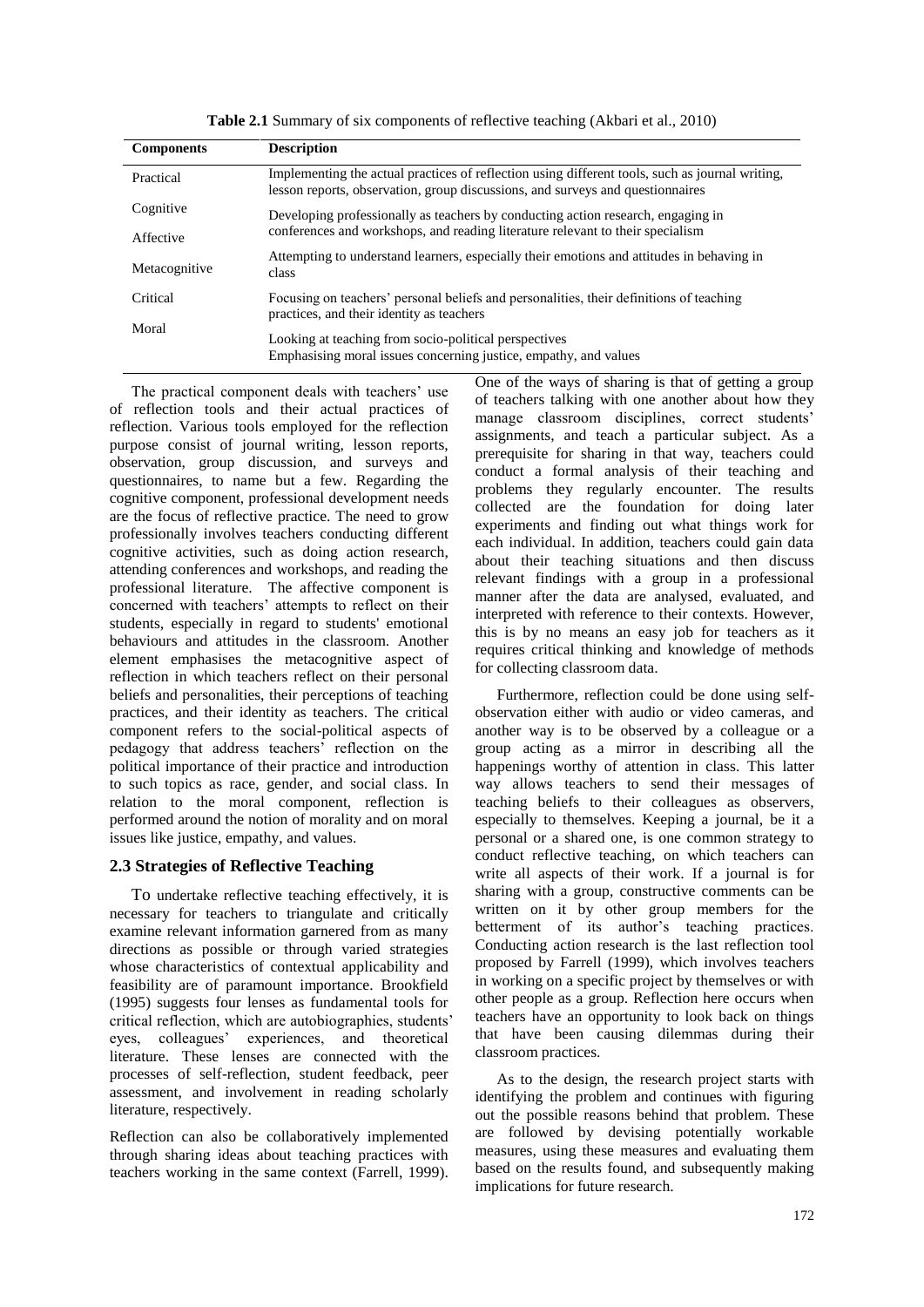Qing (2009) suggests five fairly analogous modes for reflective teaching in EFL contexts. To begin with, teachers can apply peer observation in gaining access to a variety of teaching styles and opportunities to have a critically objective reflection on their own teaching. Before observation, teachers should spend time having a discussion with each other on all relevant aspects of the lesson that need observing, such as the nature of the class, materials to be taught, teaching methods, and possible patterns of classroom interaction. Another way of participating in the reflection process is to use written records of experiences, including self-reports and teachers' diaries. With respect to the former, an inventory or a checklist of teaching practices should be used, on which teachers rely to figure out what has happened in the class after each lesson. This can be performed individually or in groups. As regards the latter, it is widely agreed that keeping a frequent account of teaching experiences through writing a journal or a diary is a viable tool deemed as a basis for later reflection. Despite requiring a large amount of commitment, this is believed to provide teachers with a greater chance of better understanding not only themselves but their learners, which in turn is a rewarding experience for those involved.

The following way of reflection is through the use of video recordings. By implementing this, implementers can have an accessible source to obtain valuable data of essential classroom events, which can be afterwards reconsidered and analysed for their reflection. Another strategy of reflective teaching is the application of reflective inquiry groups. Specifically, after identifying an issue of concern in class, teachers can bring it to a group of staff members for discussion. This is followed by a feasible plan to address that issue and improve subsequent teaching practices. Finally, also included in Farrell (1999)'s implications for reflective teaching, action research is a tool that should be taken into consideration. Qing further recommends that cognitive learning styles should be discovered so that teachers can better understand their students, which may offer them different perspectives on problems facing their students in class. This is likely to be associated with a need for reflection on what possibly causes these problems, by which significant changes can be made accordingly. Besides, according to Dikilitaş (2015), action research is a reflective teaching approach that could substantially enhance EFL teachers' selfefficacy beliefs.

### **2.4 Reflective Teaching in EFL Contexts**

By virtue of the agreement on the significance of reflection in professional development among many researchers and educators, a large body of research has been done on teachers' reflective teaching in different EFL contexts, especially since Dewey (1933)'s concept of the term was introduced.

Ansarin et al. (2015) conducted a study to investigate one hundred Iranian EFL teachers' levels of reflective teaching, specified as pre-reflection, surface reflection, pedagogical reflection, and critical reflection. The roles of gender, years of experience, and qualifications in the reflection process were also investigated. To obtain data for the study, a 53-item questionnaire was designed and administered to the participants online. The results indicated that Iranian EFL teachers' reflective teaching was mainly at the pedagogical level, with the lowest proportion reflecting at the pre-reflection level. The critical and surface reflections ranked second and third, respectively, in terms of popularity among the poll sample. A significant relationship between qualifications and the two levels of pedagogical reflection and critical reflection was observed in the study. The same pattern was repeated for years of experience. Then, one year later, in Iran, Faghihi and Sarab (2016) did a study whose aim was to find out sixty EFL teachers' levels of reflection inferred from their perceptions and practices. Two instruments employed to collect data for the research were a questionnaire and classroom observation. As for the latter, the teachers' questioning practice was observed as an indication of their degrees of reflection. The study showed different results compared to those of Ansarin et al. (2015)'s in the sense that the participants were of the level of description, which is regarded as the lowest level of reflection. This was because they tended to depend on their own reflectivity in teaching. The researchers, therefore, suggested that teachers should engage themselves more in uncovering their students' learning styles and critical characteristics of the teaching context so that they could achieve higher levels of reflective teaching.

In Turkey, Kömür and Gün (2016) studied the levels at which English language teachers selfreflected on their practices of reflective teaching using a 29-item questionnaire designed based on Akbari et al. (2010)'s the English language teaching reflection inventory. The questionnaire was comprised of five distinct components: (1) practical, (2) cognitive, (3) learner, (4) metacognitive, and (5) critical. The participants were thirty-seven teachers working at different state schools in Muğla province, ranging from primary to high schools. When it comes to the results, the participants actively participated in reflective teaching, and they mostly reflected on the meta-cognitive and learner components. The study also further suggested that Turkish teachers were aware of the importance of understanding their students' learning styles and preferences in their reflection processes.

Implemented from a different angle, Fakazli and Gönen (2017)'s research sought to examine eight EFL university instructors' perceptions towards reflective practices, focusing on the implementation of different reflective teaching tools, namely reflective diaries,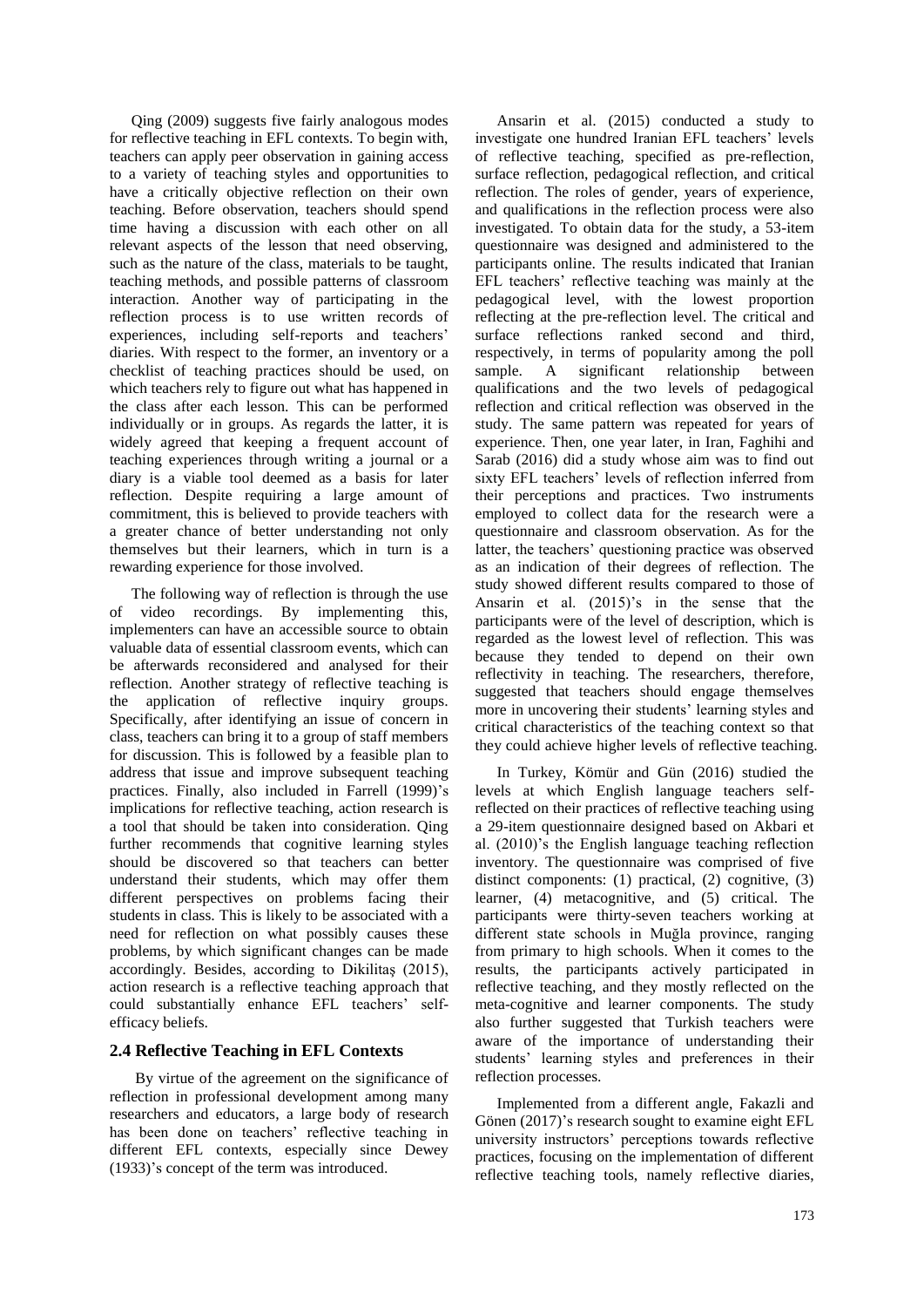reflective video analyses, and reflective peer sessions. Data were gained through written reflections, a questionnaire, and a semi-structured interview. It was concluded from the study that all the participants showed a consensus on the important role that reflective teaching play in teacher development, and they held positive views about the application of the surveyed tools of reflection in their teaching settings. The participants further assumed that different tools of reflection should be applied systematically.

Motallebzadeh et al. (2018) reported on an investigation into the relationship between Iranian EFL teachers' reflective practices and their teaching effectiveness. There were 115 participants being involved in the study by using convenience sampling. As for research instruments, the English language teaching reflection inventory and effective teaching questionnaire were used to gather data for the study. The results revealed that there was a positive relationship between the two variables mentioned, whereas the opposite was true of that between teachers' level of teaching effectiveness and experience.

Moradkhani (2019)'s study was of certain contributions to the reflective teaching domain as it aimed to examine EFL teachers' perceptions of two reflection approaches: teaching journals and peer observation. The participants included two cohorts of ten and eleven EFL teachers who attended two separate practicum courses. Data collected for the study were based on the participants' submission of five teaching journals and five observation forms throughout the course. Focus group interviews were also used to obtain further information on their perceptions of reflection experiences. Research results showed that the participants had a preference for peer observation over teaching journals. They suggested that teachers should have chances to receive feedback on journal entries and conduct classroom observation before keeping their journals. Besides, establishing criteria to guide writing journals was also necessary to help teachers further benefit from the two reflection approaches.

More recently, Cholifah et al. (2020) carried out a study to explore two in-service teachers' use of reflective teaching tools. An in-depth interview was employed as the research instrument for data collection. It was found that there were individual differences between the two participants in their preferences for implementing reflection in teaching practices. The results also manifested that peer observation and student feedback were the most utilised tools by the participants, followed by teaching journals and video/audio recordings. The reasons behind the participants' use of these tools were twofold. That is, the tools were believed first to allow them to identify their students' learning needs and second to have opportunities to discuss with other

teachers, which in turn could help them come up with more effective teaching plans.

In the same year, another study was conducted by Sunra et al. (2020) with the aim of investigating EFL teachers' perceptions and practices of reflection in teaching. Seven Indonesian EFL teachers at a junior high school in Makassar were recruited as participants of the study through the purposive sampling technique. The qualitative method was designed to collect data for the study using a semi-structured interview, a focus group discussion, classroom observation, and documentation of teaching records. It was found that the participants perceived reflective teaching as an evaluative process to their classroom practices. They all agreed that reflective practice was one of the characteristics of an effective language teacher, and it could enhance the quality of teaching and learning. Nevertheless, their practices of reflection were not at a satisfactory level due to some challenges facing them during the reflection process, two of which were teaching workload and inadequate knowledge of reflective teaching.

In short, reflective teaching, which is considered a contributory element of teachers' professional development, has been an issue of interest to many researchers and educators. As shown in the aforementioned studies, different theoretical frameworks were adapted to elaborate EFL teachers' perceptions, practices, and levels of reflective teaching in varied contexts. Some divergences in the extent to which teachers reflected on their teaching practices were also recorded. In addition, two of the studies (Ansarin et al., 2015; Motallebzadeh et al., 2018) did not share a consensus on the relationship between EFL teachers' reflective practices and years of experience. Regarding similar points, as commonly perceived by EFL teachers, reflective teaching had a role to play in improving the quality of teaching and learning. Besides, the surveyed teachers in Moradkhani (2019)'s and Cholifah et al. (2020)'s studies showed a preference for peer observation over other reflection approaches like teaching journals.

# **3. Method**

# **3.1 Research Questions**

To gain evidence on Vietnamese EFL teachers' perceptions and practices of reflective teaching as a tool for their professional development, the present study sought to answer the following research questions.

- a) What are Vietnamese EFL teachers' perceptions of the significance of reflective teaching in teacher development?
- b) To which extent do Vietnamese EFL teachers reflect on their teaching practices?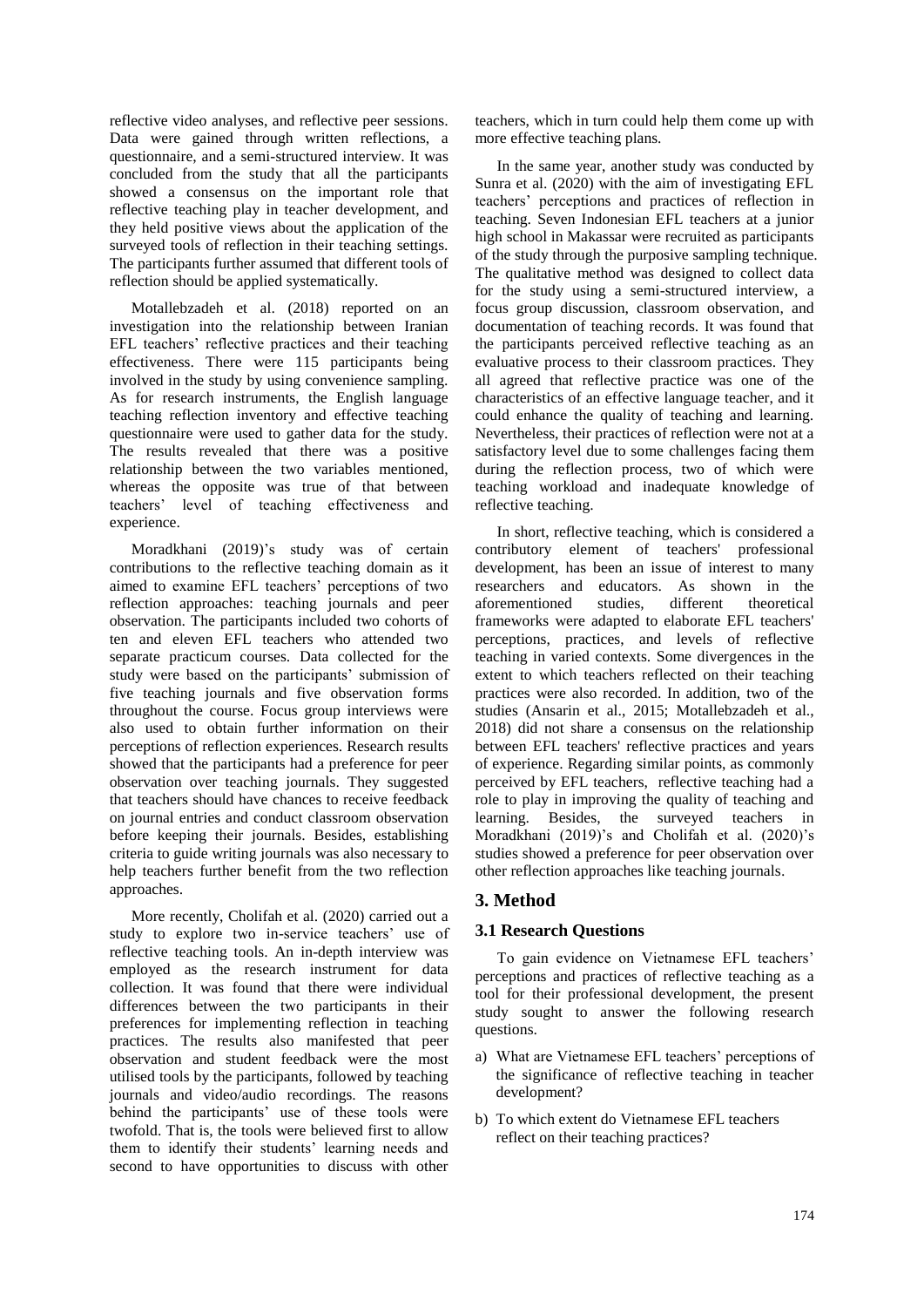#### **3.2 Participants**

The participants included 25 EFL teachers at different universities in the Mekong delta of Vietnam, with 14 females (N=14, 56%) and 11 males (N=11, 44%). Their ages ranged from 27 to 42 years old. They were selected to participate in the study using convenient sampling. Regarding their educational attainment, all of them earned a master's degree in teaching English as a foreign language and had knowledge of reflective teaching. While most of these participants, namely 64%, had at least five years of teaching experience, 36% were low-experienced teachers with only 1 to 5 years in service.

#### **3.3 Research Instruments**

The present study employed a mix-methods approach to collect both quantitative and qualitative data. By using the mix-methods approach, rich and diverse sorts of data can be obtained to elaborate the research topic more fully (Fraenkel et al., 2012). Two main research instruments were employed in this study, namely a questionnaire and a semi-structured interview. The questionnaire consisted of three parts. Part 1 was aimed to collect the participants' demographic information. In parts 2 and 3, most of the items were presented according to a 5-point Likert scale, ranging from 1=strongly disagree to 5=strongly

agree and 1=never to 5=always in turn. Part 2 was comprised of 10 items investigating how Vietnamese EFL teachers perceive the significance of reflective teaching in professional development. To this end, results gained from the questionnaire were subjected to SPSS (version 20.0) for data analysis in terms of mean (M) and standard deviation (SD). Part 3, with 29 items were adopted from Akbari et al. (2010)'s English language teaching reflection inventory dealing with the teachers' practices of reflective teaching in their teaching contexts. An open-ended question was also provided in this part to ask the teachers to give their opinions as free responses. The reliability of the questionnaire was checked using the Scale Test.

The result showed that the reliability coefficient of this instrument was fairly high  $(\alpha = .77)$ . As for the interview, six participants were randomly chosen to be interviewees. In each interview, in addition to the main interview questions, probing questions were used to collect extra information from the participants so that more profound insights into their perceptions and practices of reflective teaching could be drawn out.

In this study, the overall mean scores obtained from The Descriptive Statistics Tests were interpreted as follows:

|  | Table 3.1 Interpretation of mean scores |  |  |
|--|-----------------------------------------|--|--|
|--|-----------------------------------------|--|--|

|                        | <b>Perceptions</b>                   | <b>Practices</b> |
|------------------------|--------------------------------------|------------------|
| Ranges of mean scores  | <b>Interpretation of mean scores</b> |                  |
| 1.0 to approximate 1.8 | Very insignificant                   | Very low         |
| 1.8 to approximate 2.6 | Insignificant                        | Low              |
| 2.6 to approximate 3.4 | Average                              | Average          |
| 3.4 to approximate 4.2 | Significant                          | High             |
| 4.2 to $5.0$           | Very significant                     | Very high        |

As seen from Table 3.1, the participants who have mean scores ranging between 1.0 and approximate 2.6 are regarded as having negative perceptions towards reflective teaching. Specifically, the mean cores from 1.0 to lower than 1.8 and between 1.8 and under 2.6 denote that the participants perceive reflective teaching as "very insignificant" and "insignificant", respectively. The mean scores from 2.6 to approximate 3.4 mean that the participants consider reflective teaching as "averagely important" in their professional development. Above this level is classified as "significant" when the participants' mean scores of perceptions lie between 3.4 and approximate 4.2. The mean scores from 4.2 onwards manifest that the participants regard reflective teaching as a "very significant" contribution to enhancing their professionalism. Similarly, different ranges of mean scores show different levels of the participants' practices of reflective teaching, including "very low"

 $(1.0 - approximate 1.8)$ , "low"  $(1.8 - approximate 2.6)$ , "average"  $(2.6 - approximate 3.4)$ , "high"  $(3.4$ approximate 4.2), and "very high" levels (4.2 - 5.0).

#### **4. Findings**

### **4.1 Vietnamese EFL Teachers' Perceptions of the Significance of Reflective Teaching in Teacher Development**

To elucidate Vietnamese EFL teachers' perceptions of the significance of reflective teaching in teacher development, data gained from the questionnaire and the interview were analysed. Regarding quantitative data from the questionnaire, the Descriptive Statistics Test was run to check for the overall mean score of the participants' perception of the extent to which reflective teaching is significant to the process of teacher growth. Table 4.1 displays the results of this test.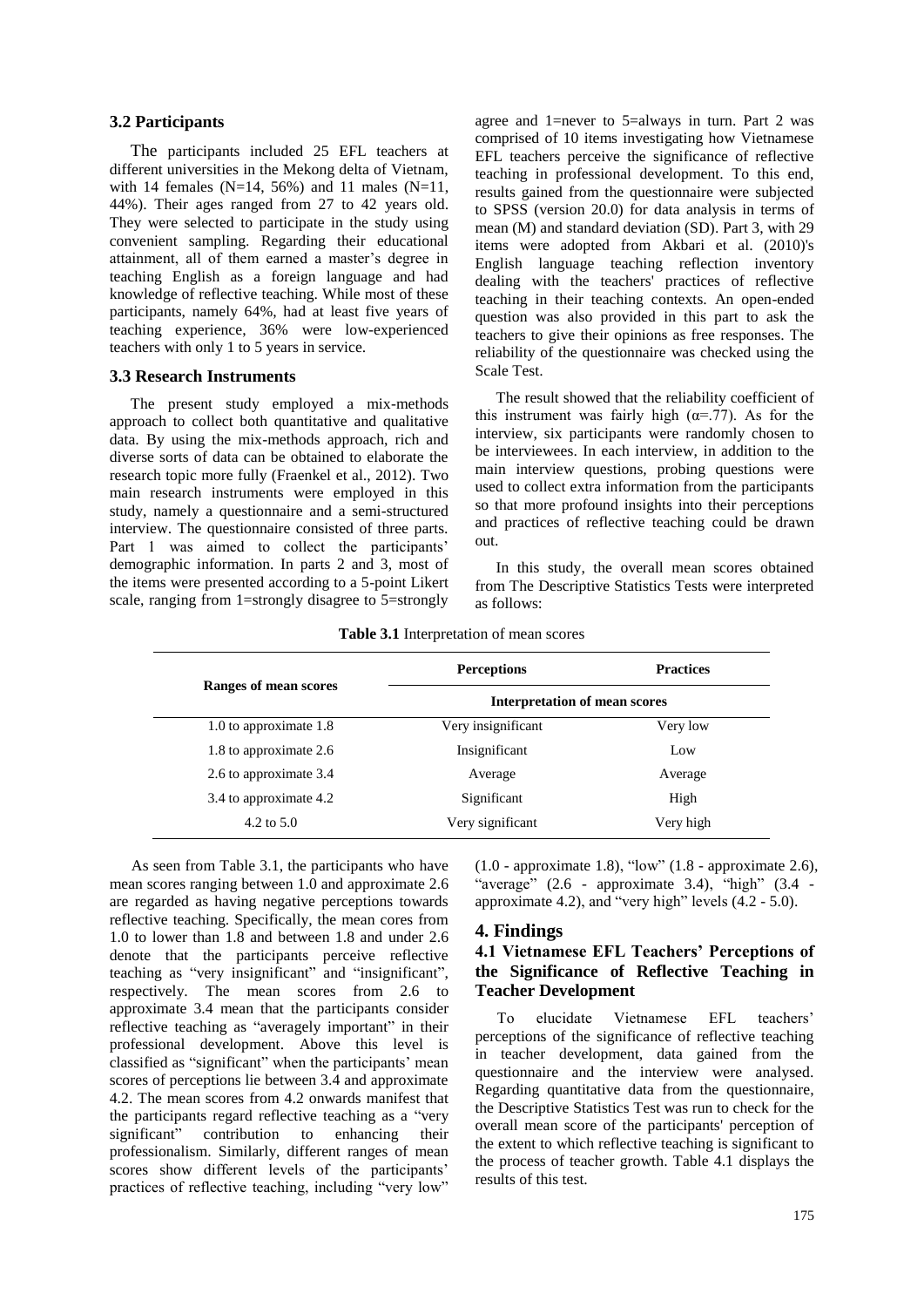**Table 4.1** Descriptive statistics for the participants' perceptions of reflective teaching

| <b>Variable</b> | N  | Min. | Max. | Mean | SD  |
|-----------------|----|------|------|------|-----|
| Perceptions     | 25 | 3.50 | 4.70 | 4.19 | .29 |

As can be seen from Table 4.1, the overall mean scores of the participant's perceptions of the significance of reflective teaching are 4.19 on a scale of 1.0 to 5.0 (SD=.29). The One-Sample T-Test was performed to compare the mean scores and the test value 4.2. The result showed that no significant difference between these variables was observed (t=- .20, p=.84). It could be concluded that the participants perceived reflective teaching as "very significant" to teacher development.

To gain further understanding of the participants' perception of the significance of reflective teaching, qualitative data from the interview were analysed. The results revealed that all the six interviewees agreed on the importance of reflective teaching in teacher development and considered it an integral part of their teaching practices, as shown in three of the interviewees' responses.

*"I think that reflective teaching is indispensable in the process of growing professionally as teachers of English. It is definitely important although practising it is not an easy task." (Teacher 2)*

"*I believe that reflecting teaching is a significant tool for professional development, and it should be routinely practised by all teachers of English." (Teacher 5)*

*"From my own perspective, reflective teaching plays an important role in teacher development. Therefore, in educational organizations, especially universities, teachers should have a high level of awareness of practising reflective teaching." (Teacher 6)*

As part of enhancing teachers' professionalism, almost all the participants stressed the values of reflective teaching in strengthening students' learning outcomes. Specifically, they agreed that reflective teaching would offer them opportunities to reflect on their teaching beliefs and classroom practices, through which they could know what aspects of their teaching should be deployed and what part of their work need modifying. In addition, by making the most of strengths and minimising weaknesses, they believed

in the likelihood of an enhancement in their effectiveness of teaching, which would directly affect their students' learning. The following responses from two of the interviewees reflected these opinions in detail.

*"Thanks to reflective teaching, we [teachers of English] can identify our strong and weak characteristics. Analysing these characteristics, we can know what we should do inside and outside the class to be better teachers. Furthermore, once we develop ourselves to be more competent through reflective practices, we can better facilitate our students' learning." (Teacher 2)*

"*Reflective teaching undoubtedly contributes to teacher development, which is likely to have positive effects on students' learning outcomes. Therefore, I suppose that reflective teaching is closely associated with the possibility of teachers' continuous practices of promoting their students' learning outcomes." (Teacher 4)*

To sum up, the results from the questionnaire and the interview indicated that the participants had positive perceptions towards reflective teaching in helping teachers develop professionally. In other words, they regarded reflective teaching as "very significant" in the process of teacher development. Additionally, they highly valued the effects of reflective practices on students' learning outcomes. The majority of them believed that students could benefit from teachers' improvement in the level of reflective teaching. That is, the higher their level of reflective teaching is, the more benefits they can bring to their students.

### **4.2 Vietnamese EFL Teachers' Practices of Reflective Teaching**

The degree to which the participants have reflected on their teaching practices was measured using the questionnaire and the interview. In the quantitative stage, the Descriptive Statistics Test was performed to identify the overall mean scores of the participants' reflective practices. The results from this test are presented in Table 4.2.

**Table 4.2** Descriptive statistics for the participants' practices of reflective teaching

| <b>Variable</b> | N        | Min.         | <b>Max.</b> | Mean           | SD  |
|-----------------|----------|--------------|-------------|----------------|-----|
| Practices       | ገር<br>ر_ | , <0<br>2.JJ | 3.62        | າ າາ<br>ر ے. ر | .30 |

As shown in Table 4.2, the participants' overall mean scores for their practices of reflective teaching were 3.23 on the  $1.0 - 5.0$  scale (SD=.30). To identify whether there was a significant difference between the

mean scores and the test value 3.4, the One-Sample T-Test was employed. The result signified a significant discrepancy between them  $(t=2.90, p=.01)$ . Therefore,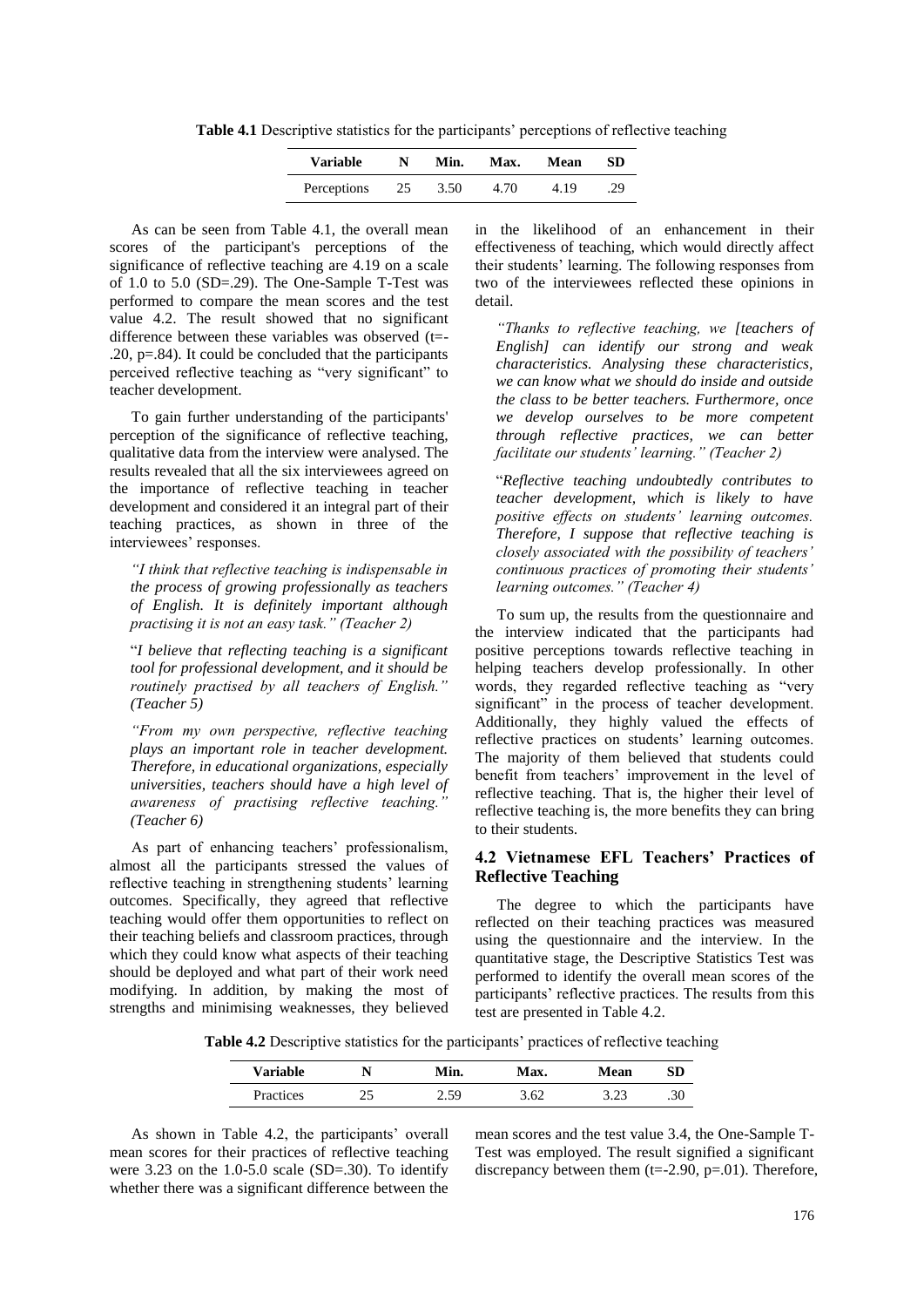it can be inferred that the participants' level of engagement in reflective teaching was "average".

In the qualitative phase, the interview was employed to gain more data on strategies the participants employed to reflect on their teaching practices. The results from the interview showed that the interviewees undertook reflection in two main periods, which were during and after their teaching, as specified in the responses below.

*"I am always aware of what I am doing in class, especially things that I am doing well and things that need improving. In addition, after each lesson, I often spend some time thinking back on what I have done and answering myself the questions of whether I am satisfied with my teaching and what should be done for the betterment of my subsequent teaching performances." (Teacher 1)*

*"I am always concerned about whether things that are happening in class can help me achieve the objectives of the lesson and whether there are any aspects of my teaching that need to be modified. My reflection is not limited to thinking about what I am doing in class, and I also reflect on what I have done for my students after I finish my teaching." (Teacher 5)*

Of the strategies of reflective teaching reported by the interviewees, *sharing classroom experiences with colleagues* was the most popular (five out of six), followed by *conducting peer observation* (four out of six) and *collecting feedback from students* (three out of six). These results were reflected in the following responses.

*"I regularly share my classroom experiences with my colleagues and talk to them about my successful and unsuccessful aspects of a particular lesson… Also, I sometimes observe my colleagues' lessons so that I can learn about things that they have done effectively." (Teacher 2)*

*"After taking notes of what I have done in class, I often have a discussion about my teaching with my colleagues and ask for their suggestions or advice, when necessary, to improve my classroom performances… I sometimes collect my evidence on my past teaching experiences through informal conversations with my students... Besides, at my university, peer observation is mandatory, and this is a good opportunity for me to reflect on my teaching experiences." (Teacher 6)*

Surprisingly, only one interviewee said that *keeping teaching journals* was used as a strategy for reflecting on her teaching experiences, and two respondents sometimes undertook reflection through *doing action research*. The other four interviewees admitted that *doing action research* was not their prioritised choice for reflective teaching practices. They explained that this was because they did not have time to engage in such a strategy, and they

viewed it as difficult work, as said by the following interviewer.

*"I know that doing action research is a good tool for reflective teaching because, to the best of my knowledge, it can help teachers address certain problems occurring in class. However, it is kind of difficult work and requires much time for conduction. Therefore, to be honest, carrying out action research is not my preferred choice." (Teacher 2)*

When being asked about in what ways they employed to improve their teaching, more than half of the interviewees claimed that they often read books about language learning and teaching to widen their knowledge of teaching methods. However, there were just two interviewees reporting that they sometimes attended conferences or workshops on English language teaching.

In short, it is evident from the results of the questionnaire that the participants' level of reflective practices was identified as "average". In addition, as can be seen from the results of the interview, the participants had their own ways of practising reflective teaching, but the strategies employed for their practices in this regard were not diverse. The popular strategies were *sharing classroom experiences with colleagues* and *conducting peer observation*, with *keeping teaching journals* and *doing action research* being recorded as by far less used ones.

### **5. Discussion**

It is acknowledged that reflective teaching can benefit language teachers in many ways, one of which is that of helping them grow professionally. As for the effects on student learning, reflective teachers are likely to bring positive changes to their students' learning outcomes as they are able to "plan more effective lessons, persist when students face challenges, and search extensively for appropriate strategies and materials to improve student achievement" (Baleghizadeh & Javidanmehr, 2014, p.30). Drawing on the results of this study, it could be concluded that the participants had positive perceptions of reflective teaching and highlighted it as a very significant tool for teacher development. In addition, they viewed reflective teaching as a useful tool for teachers' recognition of their strengths and weaknesses whereby appropriate modifications can be made to enhance teaching and learning outcomes.

This finding is consistent with those of Fakazli and Gönen  $(2017)'s$  and Sunra et al.  $(2020)'s$ , showing that EFL teachers under survey were sufficiently aware of the importance of reflective teaching in strengthening their professionalism. Futhermore, Sunra et al. (2020) concluded in their study that reflective teaching is an indispensable attribute of an effective teacher, and it could help to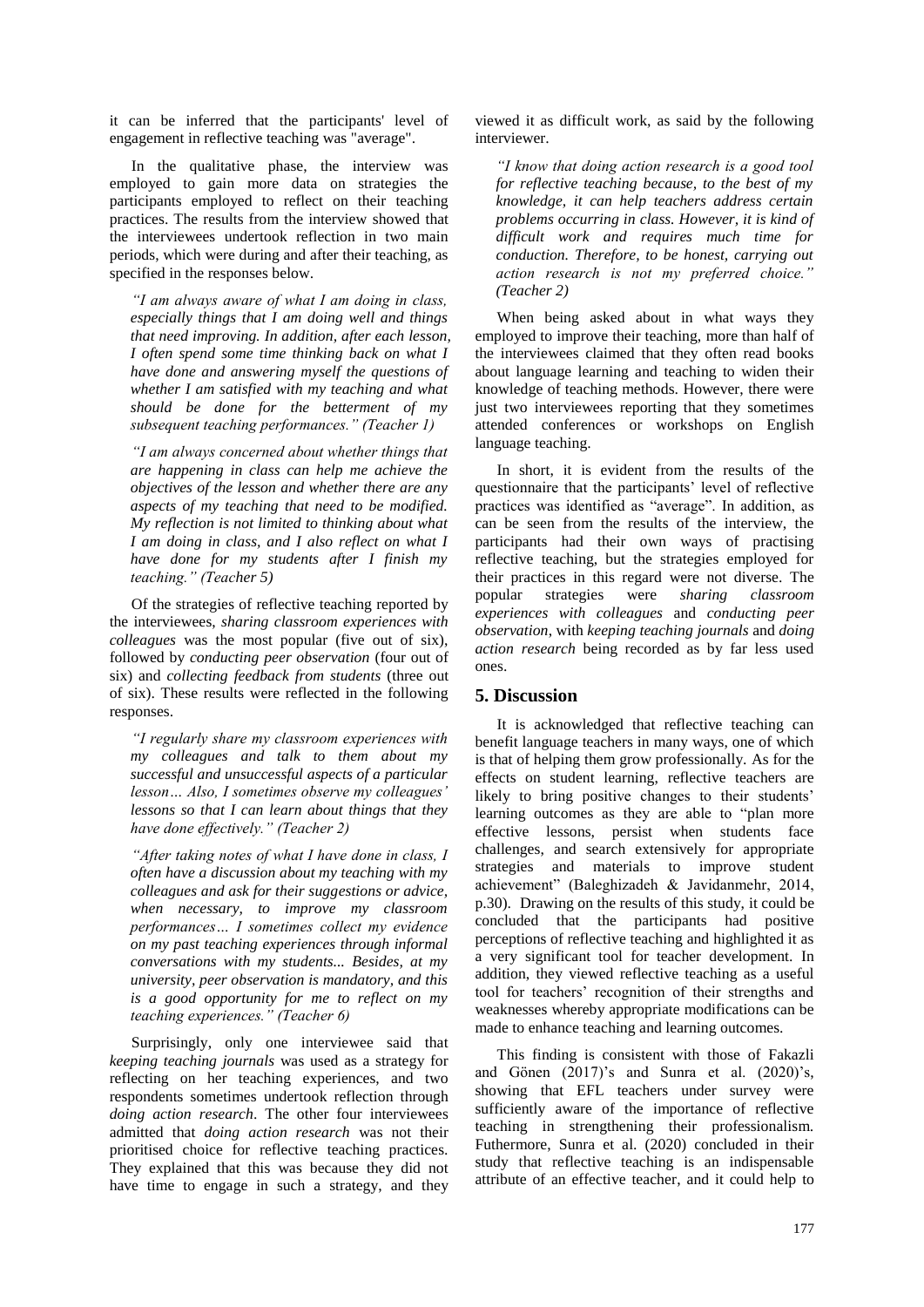improve the quality of teaching and learning. It can be inferred that reflective teaching has recognised values in, but is not limited to, various EFL contexts like Vietnam.

Nevertheless, in this study, the extent to which the teachers reflected on their teaching practices was not very high but at the average level instead. Compared to other studies (Faghihi & Sarab, 2016; Fakazli & Gönen, 2017; Sunra et al., 2020), the current study had a different result. That is, Faghihi and Sarab (2016) and Sunra et al. (2020) concluded in their research that the teachers did not have a desirable level of reflective teaching practices since they had the lowest and unsatisfactory levels of reflection, respectively. A reason behind these results may be due to the participants did not have a deep understanding of reflective teaching, making it be an unexploited area in the teaching process.

Likewise, Nguyen (2011) found that the teachers under survey did not deeply understand the concept of reflective teaching until they partook in a reflection process initiated by their institution. As such, the quality of their reflection on teaching became more technical, with much dependence on formal supervision and collegial support. This was in sharp contrast to the result revealed in Fakazli & Gönen (2017)'s study, which indicated that the teachers actively got involved in reflective teaching by using different reflection tools, with metacognitive and learner components attracting their most attention. These tools included reflective diaries, reflective video analyses, and reflective peer sessions. In the current study, given that all the participants were teachers at the tertiary level and had knowledge of reflective teaching, their level of reflective practices was not very desirable.

Furthermore, there was a statistically significant discrepancy between their perceptions and practices of reflective teaching  $(t=13.56, p=.00)$ . It can be implied that although the participants perceived reflective teaching as "very significant" to teacher growth, they did not practise such a tool in a satisfactory manner in reality. This disparency may be attributable to several factors, such as overloaded teaching schedules and inadequate knowledge of reflective teaching, as pointed out by Cholifah et al. (2020). Thus, it is recommended that the teachers should be well-prepared for better understanding the concept of reflective teaching and take more selfinitiated actions towards reflection in their teaching practice. Besides, teachers should have more encouragement and support from their institutions in this regard so that they can make use of reflective teaching to the fullest. Also, teachers should be given more rights to make decisive decisions in the practice of reflective teaching.

Regarding reflective teaching strategies identified from the interview, while *sharing classroom*  *experiences with colleagues* was ranked first in terms of popularity, *keeping teaching journals* was used the least. This result was different from that of Cholifah et al. (2020)'s in the sense that, in their study, participating in peer observation and receiving student feedback were the most utilised reflection tools. In the present study, as identified in Akbari et al. (2010)'s six-component model of reflection, the participants' practices of reflective teaching were just at the practical level. They tended to prefer practising reflective teaching on a collaborative basis as they preferred to share their records of teaching performances and discuss issues regarding their teaching with one another. The result also differs from that of Kömür and Gün (2016)'s, which showed that the teachers mainly reflected on the metacognitive and affective components of reflective teaching.

Meanwhile, the participants in the present study did not give enough attention to these components, partly explaining why the level at which they practise reflective teaching was not high. For instance, although more cognitive strategies, such as *doing action research,* were considered effective tools for teachers to practise reflective teaching, they were not generally favoured by the participants. It was also found that the teachers restricted themselves to using strategies (e.g., *sharing classroom experiences with colleagues* and *conducting peer observation*) that are of their preferences. Some strategies, such as *keeping teaching journals* and *doing action research*, were taken for granted, albeit with their recognised effectiveness, as they are perceived to be hard and time-consuming to implement. However, these accounts for not utilising such optimal strategies of reflection are not insolvable barriers in case teachers are substantively assisted by authorities in the reflection process, and teachers themselves have to make commitments to reflective teaching as an inherent element of teacher development.

# **6. Conclusion**

Reflective teaching has been regarded as an integral component of teacher development. According to Gupta et al. (2019), reflecting on classroom events "enables teachers and teacher educators to understand how they use their knowledge in classroom situations and how they combine theory and practice in a more effective manner" (p.37). In general terms, it can provide teachers with information to reflect on their pedagogical behaviours and beliefs regarding their teaching practice whereby changes can be made for better educational outcomes in improving the quality of teaching and learning (Burhan-Horasanlı & Ortaçtepe, 2016; Kramer, 2018). Faghihi and Sarab (2016) state that reflective teaching can be undertaken when EFL teachers are provided with ample opportunities for reinforcing their professional knowledge and for engaging in reflective teaching practices. This study suggests that, from the objective perspective, there should be institutional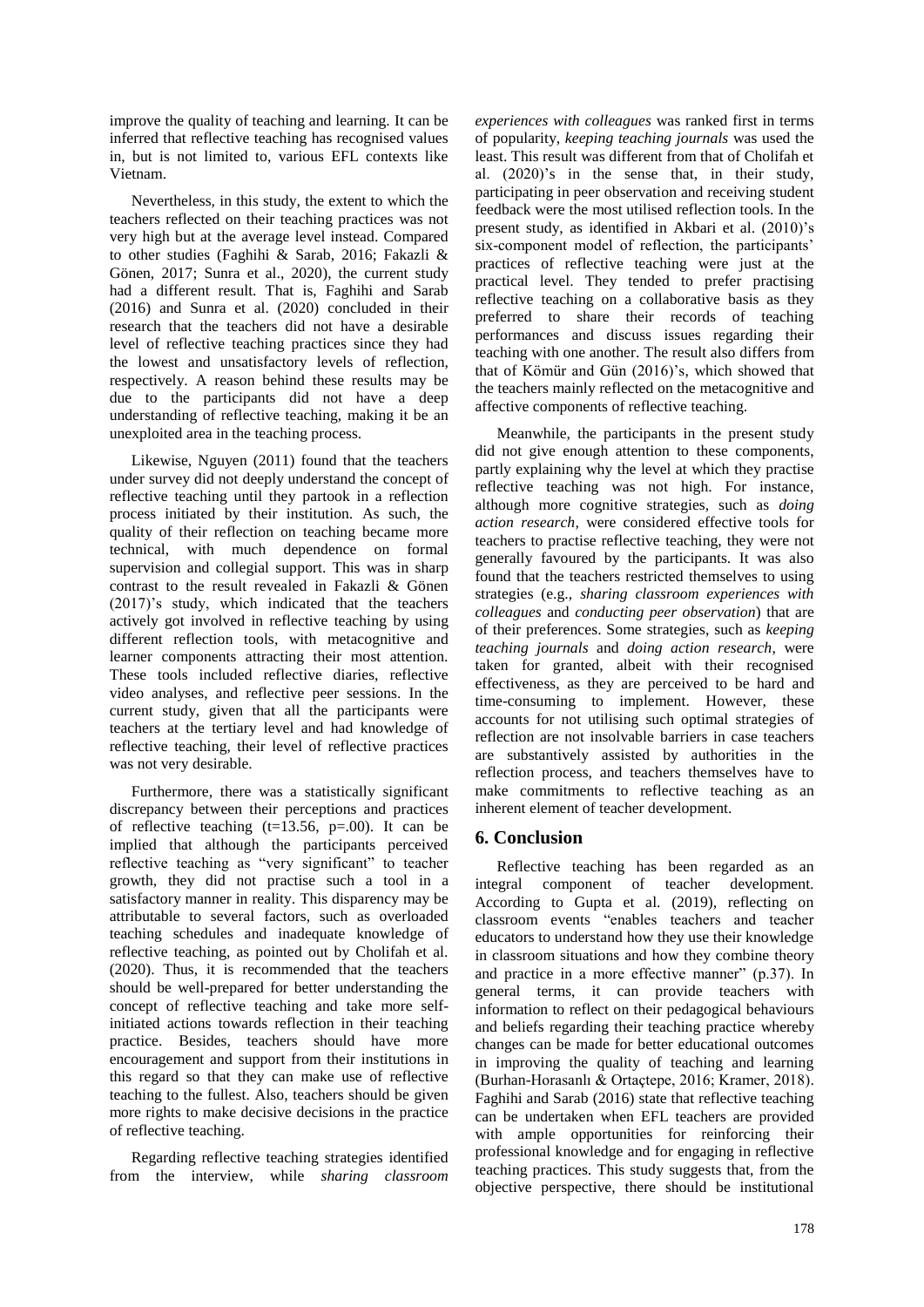policies as stimuli to support teachers to enhance their levels of participation in reflective teaching. Organising workshops or seminars, for example, helps to offer teachers professional development platforms where they can reflect on and share their teaching experiences with their colleagues and educators in the field. Subjectively, teachers should be more active in the reflective teaching process, showing their reflective practices by doing specific actions and employing different strategies rather than putting limits on themselves in this process.

Although this study has achieved its aims, the results generated from a limited sample of participants may not offer strong generalisations to other EFL contexts. Hence, this research should be replicated with larger groups of participants in various EFL contexts to provide more substantial evidence on how reflective teaching is perceived and practised by EFL teachers. The results from such research may also provide a fuller picture of contextual factors affecting teachers' performances of reflection in their teaching.

### **References**

- Akbari, R., Behzadpoor, F., & Dadvand, B. (2010). Development of English language teaching reflection inventory. *International Journal of Educational Technology and Applied Linguistics, 38*(2), 211-227. https://doi.org/10.1016/j.system.2010.03.003.
- Ansarin, A., Farrokhi, F., & Rahmani, M. (2015). Iranian EFL teachers' reflection levels: The role of gender, experience, and qualifications. *The Asian Journal of Applied Linguistics, 2*(2), 140-155.
- Baleghizadeh, S. & Javidanmehr, Z. (2014). Exploring teachers' reflectivity and their sense of self-efficacy. *E-International Journal of Educational Research, 5(3), 19-38*.
- Brookfield, S. (1995). *Becoming a critically reflective teacher*. San-Francisco, USA: Jossey-Bass.
- Burhan-Horasanlı, E. & Ortaçtepe, D. (2016). Reflective practice-oriented online discussions: A study on EFL teachers' reflection-on, in and for-action. *Teaching and Teacher Education, 59*, 372-382. https://doi.org/10.1016/j.tate.2016.07.002.
- Cholifah, A. N., Asib, A., & Suparno, S. (2020). Inservice EFL teachers engagement in reflective practice: What tools do in-service teachers utilize to reflect their teaching?. *Pedagogy: Journal of English Language Teaching*, *8*(1), 24-33.

https://doi.org/10.32332/pedagogy.v8i1.1960.

Dewey, J. (1933). *How we think: A restatement of the relation of reflective thinking to the educative*  *process*. Boston, USA: D.C. Heath & Company Publishers.

- Dikilitaş, K. (2015). Teacher research for instructors. In S. Borg (Ed.), *Professional development for English language teachers: Perspectives from higher education in Turkey*, (pp.27-33). Ankara: British Council, Turkey.
- Faghihi, G., & Anani Sarab, R. (2016). Teachers as reflective practitioners: A survey on Iranian English teachers' reflective practice. *Journal of Teaching Language Skills, 34*(4), 57-86. https://doi.org/ 10.22099/jtls.2016.3659.
- Fakazli, M., & Gönen, K. (2017). Reflection on reflection: EFL university instructors' perceptions on reflective practice. *Journal of Education, 32*(3), 708-726. https://doi.org/ 10.16986/HUJE.2017025118.
- Farrell, T. (1999). *Understanding language teaching*. Singapore: Institute of Education.
- Farrell, T. S. (2015). *Reflective language teaching: From research to practice*. London, England: Bloomsbury Publishing.
- Ferdowsi, M., & Afghari, A. (2015). Audio-recording as a stimulus for reflection in teachers' performance. *International Journal of Educational Investigation, 2*(6), 1-9.
- Fraenkel, J. R., Wallen, N. E., & Huyn, H. H. (2012). *How to design and evaluate research in education (8th Ed.).* New York, USA: Mc Graw-Hill Humanities.
- Gupta, T., Shree, A., & Mishra, L. (2019). Reflective teaching as a strategy for effective instruction. *Educational Quest-An International Journal of Education and Applied Social Sciences*, *10*(1), 37-43. https://doi.org/10.30954/2230-7311.1.2019.6.
- Kömür, S., & Gün, S. (2016). English language teachers' reflective practices for understanding their teaching processes. *Journal of Language Teaching and Learning, 6*(2), 14-27.
- Kramer, M. (2018). Promoting teachers' agency: Reflective practice as transformative disposition. *Reflective Practice, 19*(2), 211-224. https://doi.org/10.1080/14623943.2018.143740 5.
- Li, H. (2008). Assessing EFL teachers' reflective thinking: A case study of two in-service secondary school teachers. *Trends in Applied Sciences Research, 3*(1), 36-44. https://doi.org[/10.3923/tasr.2008.36.44.](https://dx.doi.org/10.3923/tasr.2008.36.44)
- Mathew, P., Mathew, P., & Peechattu, P. J. (2017). Reflective practices: A means to teacher development. *Asia Pacific of Contemporary*